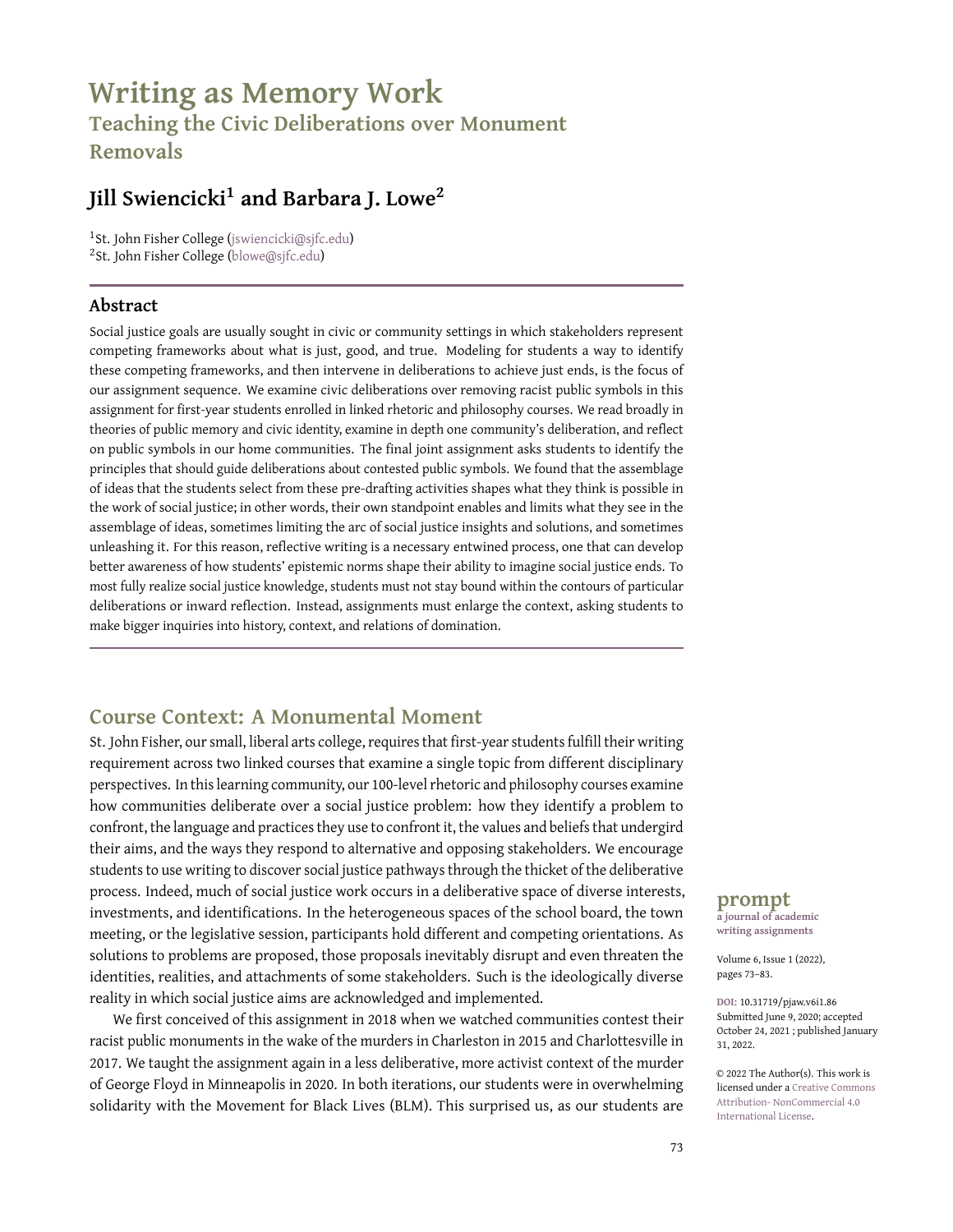predominantly white, often coming from rural and suburban areas within 200 miles of campus (S. Lederman, director of freshman admissions, St. John Fisher College, personal communication, September 21, 2021). By 2020, the solidarity these students felt shifted from the safety of class discussions and college essays, to acts of public visibility, as they blacked out their Instagram feeds, attended BLM protests, wore BLM-themed t-shirts and masks on campus, and publicly called out the white supremacist and racist assumptions of peers and family members. Students were eager to engage in the question of how to stay oriented to social justice outcomes within a contested, deliberative space.

Halfway into the semester, we combine our classes and introduce a joint assignment that asks students to "identify what principles you think could help guide the conversations that communities have about their contested public symbols." We scaffold this assignment by examining a community deliberation over a contested mural; engage in critical reflection on contested spaces in their home communities; and apply readings on racism, identity, and public memory drawing from the fields of cultural rhetoric and feminist pragmatist philosophy. Tracking the spectrum of ideological affiliations at play is complicated. To help with tracking, this assignment sequence emphasizes the use of graphic organizers in identifying and summarizing ideological affiliations, which helps students compare and synthesize ideas from course readings. Such a method uses writing for the transfer of social justice knowledge and offers students a new way to identify, listen, and self-reflect on their own antiracist stance.

### **The Learning Community Course Structure**

In the learning community, students examine a complex social problem from two different disciplines. The comparison helps students see how disciplines and standpoints shape what we see as a problem and forms our methods for negotiating difference. The two disciplinary perspectives also highlight how we identify and address our blind spots, and what we see as action and a just remedy. Together the courses ask: how can a philosophical tradition help us consider the ways that identity, the self, and power converge in civic deliberations? How can a rhetorical tradition help us explore the ways discourse reflects ideological affiliations and also offer imaginative ways to remake social relations? How might our assessment of these conflicts be more complicated than a binary between justice and injustice? Rather, how can we unearth skills, practices, and processes to gain awareness of epistemic entrenchment—of others and our own—and consider a more just world?

By mid-semester, these separate areas of study converge to meet our cultural moment, addressing instances of murder and violence against African-Americans, and reckoning with events that include reconsidering racist public murals, monuments, and flags. We begin our shared course meetings with readings about public symbols that help us understand space and temporality. Political geographer Karen Till [\(2012\)](#page-10-0) coined the term "wounded cities" to describe how forms of violence may appear sudden and discrete, like the Charleston massacre, but that in truth, work over a period of many years, "and continue to structure current social and spatial relations, and as such structure expectations of what is considered 'normal' " (p. 6). She notes how residents are wounded by state and dominant social-political practices and seek to transform structures of inequality and recognize people's lived realities within public settings (p. 5). Till describes civic wounds as "complex temporalities" of trauma, history, and material devastation, sustained through "intergenerational relations and silences" (p. 6). Political geographers Joshua F.J. Inwood and Derek Alderman [\(2016\)](#page-10-1) contend that these wounds cannot simply be erased by removing their public symbol avatars; they describe this as historical and geographical erasure with the goal of forgetting the past and moving forward without doing the reparative work that truly moving forward requires (p. 11). Reading Till and Alderman immerses students in a new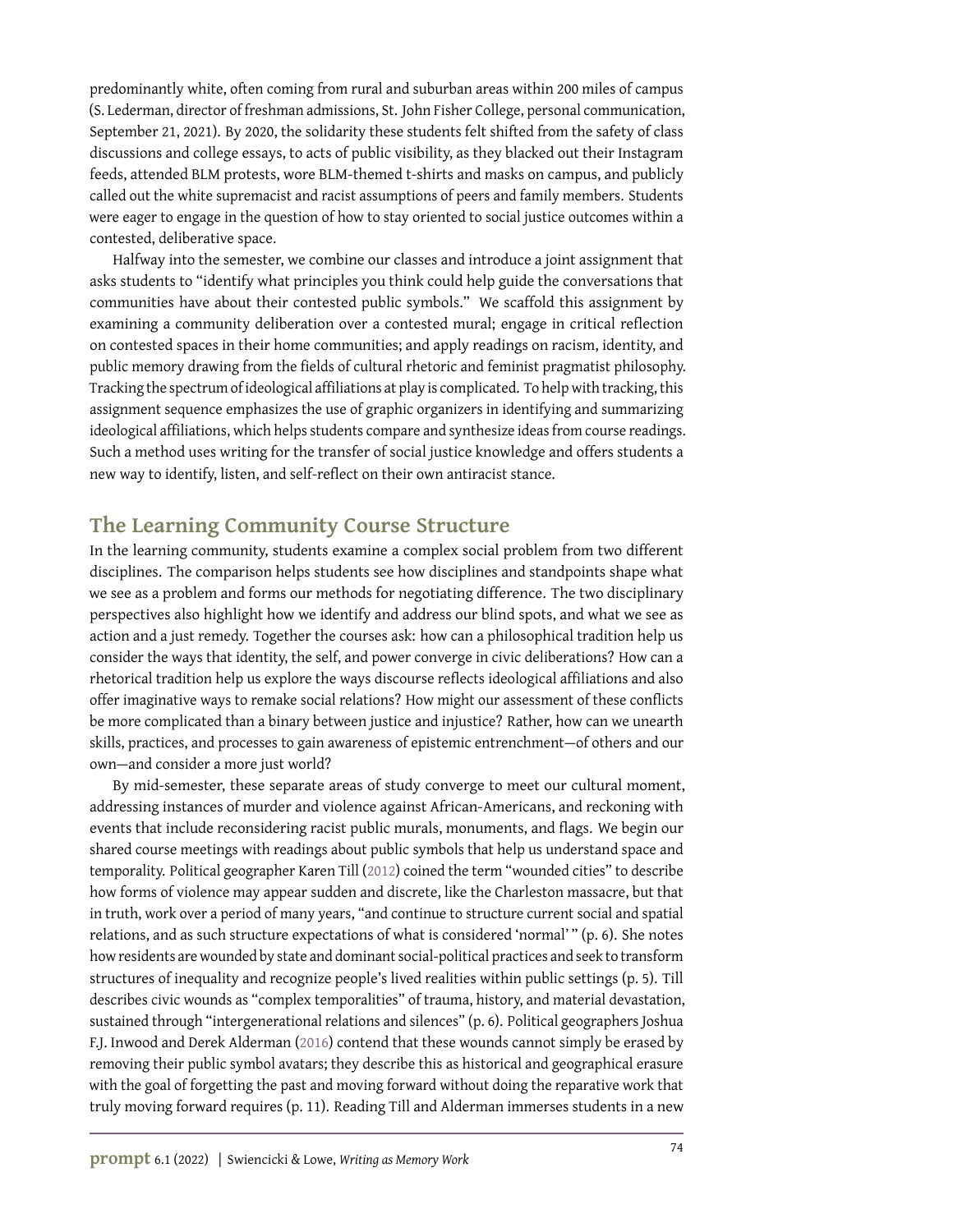notion of civic time and civic responsiveness within it.

Communities working to heal wounded spaces must engage in what Till [\(2012\)](#page-10-0) calls "memory work" to care for the wounds that structure their relations, taking "responsibility for the failures of the democratic state and its violences" as they work to "imagine more socially just cities through place-based practices of care" (p. 7). Such work is a "reaching out toward something other than the self " (p. 8) in ways that "build self-worth, collective security, and social capacity" (p. 7). Christina Sharpe [\(2016\)](#page-10-2) posits the term "wake work" as engaging in modes of artistic production, resistance, consciousness, and possibility for living amidst ongoing racial trauma (p. 11). Wake work is an analytical, poetic concept that connects the legacy of enslavement with ongoing structural racism. Students read about it as a mode of "inhabiting and rupturing" instead of enduring state violence and surviving subjection (p. 13). Memory work and wake work help students identify slavery's past in the current acts of injustice of the present (p. 18). The work of Erin Genia (MAPC Metro Boston, [2020\)](#page-10-3) (of Sisseton-Wahpeton Dakota ancestry) asks us to reconsider the category of public space altogether, moving students from our settler-colonial assumptions to examples of decolonizing space and place with our memorial acts. We examine Genia's [\(2019\)](#page-10-4) Dakota pride banner "Resilience" for an example of how public art can inhabit and rupture public space, can call up a history of structural racism, and imagine just relations.

### **Analyzing Civic Deliberation**

Our joint class sessions apply our readings to consider a controversy that had been ongoing since the 1960s but came to formal, deliberative process in 2019: whether the mural, "Life of George Washington," should be removed from the San Francisco high school that bears his name (Lam, [2019;](#page-10-5) Pogash, [2019\)](#page-10-6). The mural was painted by artist and member of the Communist party, Victor Arnautof, as part of the Depression-era public works project in 1935, and is one of the fourteen murals that line the entryway and first floor of the school (Lam, [2019\)](#page-10-5). The mural was a point of discussion in two ways. We worked closely with artifacts written by the major stakeholders in this deliberation: interviews with current and former students of the school (Asimov, [2019;](#page-10-7) Moyer, [2019\)](#page-10-8), Indigenous leaders, historians and artists, and elected school board members. We watched videotape from the open comment periods of the school board meetings, read open letters produced by art historians ("Open Letter on the Proposed Destruction of a Mural Cycle," [2019\)](#page-10-9), and worked with a variety of other texts to understand people's assumptions, attachments, wounds, and joys surrounding the mural ("San Francisco Mural Controversy," [2019\)](#page-10-10).

The case deliberation offered students a point of departure to research the public symbols in their home communities. We asked students to do a bit of internet digging, talk with family and friends, and write a short description of a contested symbol and any deliberative process and outcome, as well as their reactions and opinions. A student from Toronto, for example, wrote about a main thoroughfare in his neighborhood: Dundas Street. Henry Dundas, a nineteenthcentury Canadian MP, sponsored legislation that extended the transatlantic slave trade in Canada, and the recognition of this history in the wake of the George Floyd killing prompted a 2020 effort to change that street name. The student, a white settler Canadian, was adamant that the street name be changed. Another student examined the controversy over the Columbus Circle area in her hometown of Syracuse, New York, where Italian Americans and Indigenous groups—who used to be at an impasse over removal of the Columbus Statue—are now finding common ground. From high school mascot changes to the persistence of the Confederate flag in rural western New York, students identified controversies in their localities and explored the ways place is signified, and identities are developed around and against places.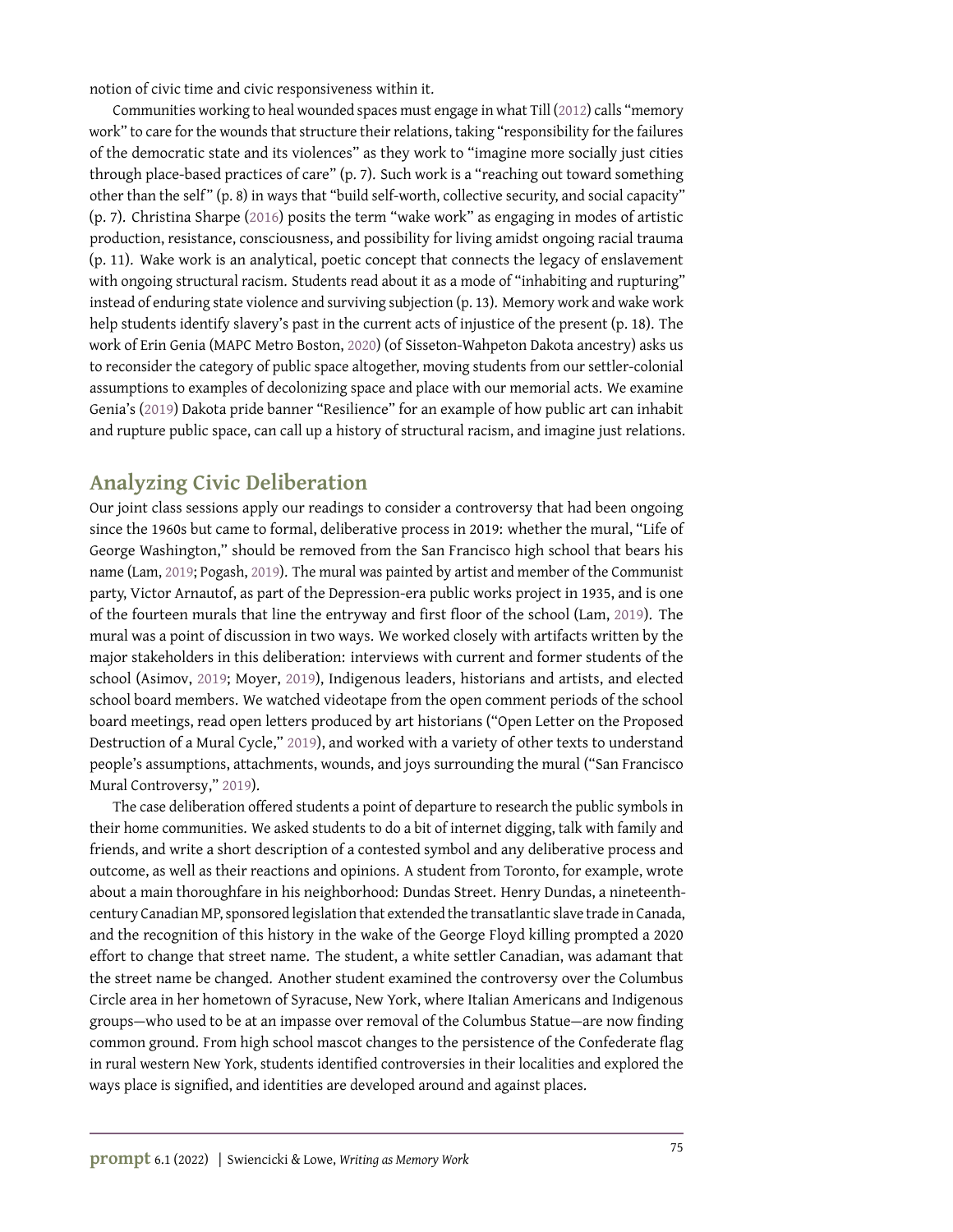## **Making Meaning with Graphic Organizers**

Prewriting for the essay includes graphic organizers (charts that serve to compare articles) and provide scaffolding for the project. First, students charted the philosophical and rhetorical arguments the cases discussed. (See Figure [1.](#page-8-0)) Over the span of a week, students completed the chart in small groups. Having already studied the feminist, pragmatist, and antiracist visions of Jane Addams [\(1902/2002\)](#page-10-11), George Herbert Mead [\(1934/1972\)](#page-10-12), María Lugones [\(2003\)](#page-10-13)(1989/2003), and Kwame Anthony Appiah [\(2018\)](#page-10-14) in their philosophy course, students considered how the social nature of the self and individual and community (tribal) identities impact their ability to imagine inclusive and creative solutions to community-based conflicts. Students also consider how they are (or are not) present with and to others in their communities.

A second, collaborative charting activity used the analytical tools from the rhetoric course. Palczewski, Ice, and Fritch [\(2016\)](#page-10-15) note that symbolic action is "expressive human action, the rhetorical mobilization of symbols to act in the world" (p. 7). In focusing on symbolic action, we analyzed the words and images deployed by each stakeholder that represent their position on the mural. Bitzer's [\(1968\)](#page-10-16) notion of the rhetorical situation helped students identify the ways stakeholders expressed the timeliness of their arguments and adapted their message to appeal to different audiences. Kenneth Burke's [\(1966\)](#page-10-17) notion of terministic screens helped students see how words and images screen—or select—a given reality, but also repress, mute, and even erase competing realities to advance their claims. And Toulmin's [\(1958/2003\)](#page-10-18) methods of analysis allowed students to focus on the underlying assumptions of stakeholder claims that revealed their ideological allegiances. Through these rhetorical approaches students were able to find patterns in stakeholder uses of symbols and discovered quickly that, no matter what group was deliberating, and in what city, five positions emerged:

- (a) remove the symbol from public view;
- (b) remove it and place it in another, fuller educational context;
- (c) keep the symbol but add a fuller context;
- (d) keep the symbol as is; or
- (e) create new art in the spirit of antiracist social relations.

Students created a chart that helped them track how predictable and competing stakeholder identities, opinions, beliefs, and values emerge and vie for dominance. (See Figure [2.](#page-9-0))

The charting activities are tools of invention, a step toward the joint essay. They help students develop a stance they might need to tackle in the prompt, one that Maria Lugones [\(2003\)](#page-10-13) refers to as the attenuated, one poised to "witness faithfully" by moving "with others without falling into a politics of the same ...; without mythologizing place; attempting to stand in the cracks and intersections of multiple histories of domination [and] resistances to dominations" (pp. 6-7). Through charting and the discussions it prompted, students would imaginatively explore the perspective of others and, thereby, entered into the complexity of these cases, gaining a sense of not only the possible just outcomes for each contested issue but, more holistically, a sense of the qualities of a just process, regardless of the situation. The charts allowed students to identify and put into words what perspectives might be underrepresented, or which ones align, or which ones erase and denigrate the assumptions underpinning other perspectives. This prewriting work requires students to confront their own assumptions. Students who initially assumed that a socially just solution was clear, perhaps insisting that the mural or statue be removed because of the depiction of slavery and the death of Indigenous people, found their understanding and their own views more complicated once they immersed themselves in a fuller understanding of histories, assumptions, and stakes. Our hope was that, even if the student retained their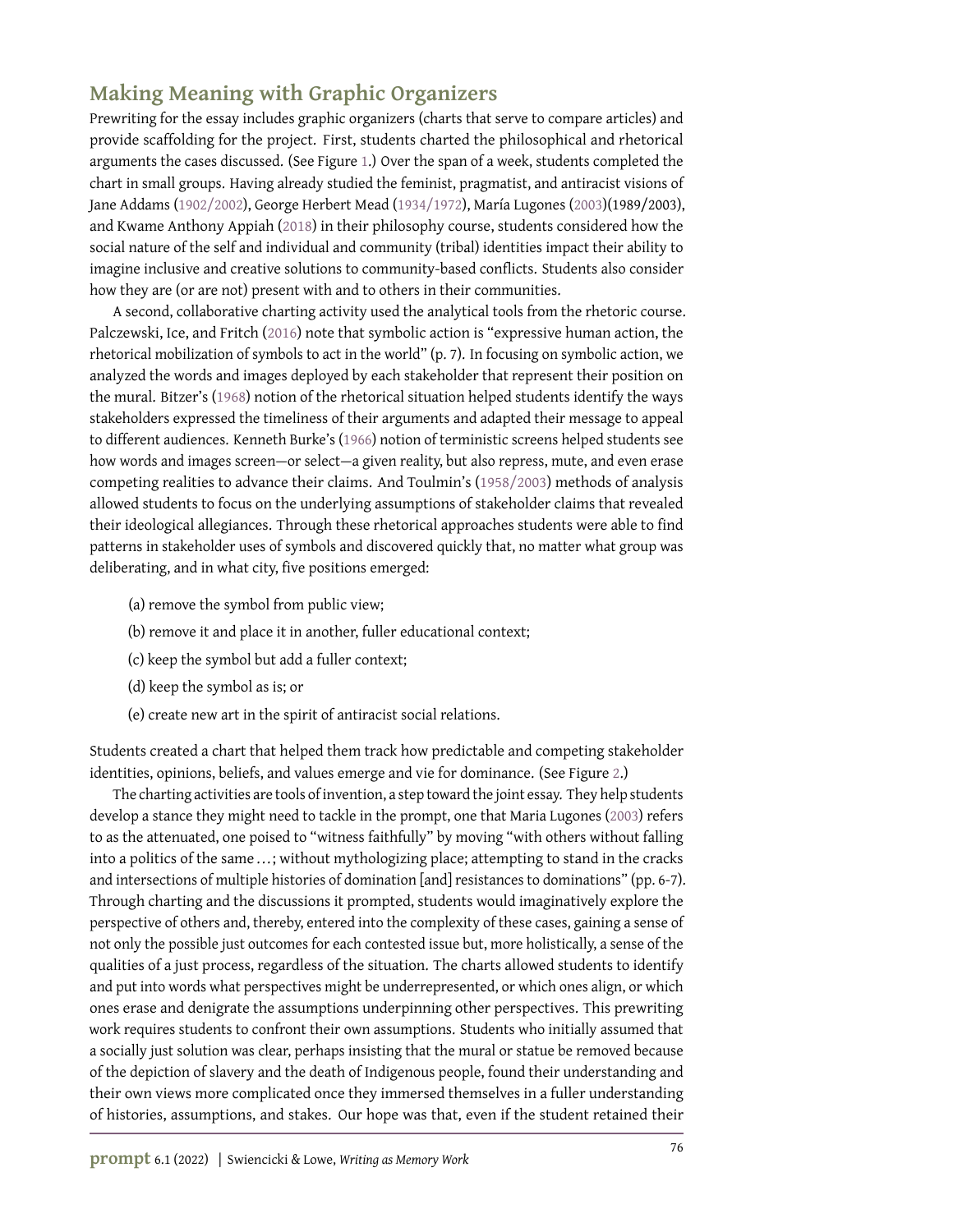original position, their understanding and reasoning for why they held it would become more complicated than what a binary, good/bad analysis might otherwise produce.

### **Supporting Student Work, Assessing the Assignment**

Students begin with drafting the joint essay by synthesizing philosophical principles of social justice and comparing the rhetorical moves stakeholders make in deliberations on public symbols. Eventually they are ready to make a claim about what communities should keep in mind in such deliberations. Making the claim and supporting it involves a level of metacognitive awareness in which students are able to anticipate the positions that they will hear but not shrink them into caricatures or stereotypes. From this position, they are better able to carefully respond to the complexities of identity, understand how ideology entrenches roles, and make a series of rhetorical moves designed to achieve social justice outcomes. For example, students may write their essays as a series of questions, the aim of which is to address sedimented ruts in deliberative exchanges. They may write their essays in a procedural mode, setting up ways that stakeholders can engage in activities to promote sympathetic understanding, or their essays might be declarative and didactic, explaining how standpoint constructs knowledge and limits it. Each of these requires what George Herbert Mead [\(1934/1972\)](#page-10-12) called "reflexivity," what Jane Addams [\(1902/2002\)](#page-10-11) called "working with," and what Maria Lugones [\(2003\)](#page-10-13) called "attenuated agency." The point in all cases is to enter into the context of the situation where diverse perspectives might better be seen and engaged.

Students examine their charts to assemble perspectives, concepts, and proposals in order to determine what communities should keep in mind. By making these assemblages, students process social justice ideas through affiliation, allegiance, and amplification. The assemblage of concepts that the students select shapes what they think is possible in the work of social justice, enabling what they see and what remains invisible, sometimes limiting the arc of social justice insights and solutions, and sometimes unleashing them. Till [\(2012\)](#page-10-0) offers helpful framing to understand the different conceptions of social justice our students offered. Till distinguishes between first generation rights, in which she includes individually focused rights like political rights, and second and third generation rights, in which she includes rights that might be seen as more communal in nature, like the right to peace among people and the right to a healthy environment (p. 8). Students with a more communal sense of social justice embraced secondand third-generation rights, and were more likely to draw on, for example, María Lugones' [\(2003\)](#page-10-13) idea that we are all "mapped" into our social environments and that our position on these maps is either with or without power. Students with "unleashed" notions of social justice wove this mapped understanding into their analysis, noting the importance of including, even privileging, voices that were without power on the shared map as central to achieving social justice. One student developed a theory of deliberation inspired by his idol Mohammed Ali and his adage "float like a butterfly, sting like a bee." The student argued that advocates for social justice need to understand how to modulate rhetorical strategies to be heard, to influence, and to make an impact. Students tended to conceive of social justice as historically informed and communal in nature, fully embracing the social nature of the self explored in both of our courses.

Some students clung to a conception of human rights that tended to be more singular or individual in nature. These students did not seem to be as historically informed by the systematic nature of racism in our country, though this was a featured area of study in our learning community. Students with more limited, individually focused notions of social justice, failed to factor in the "asymmetries of power" that Lugones [\(2003\)](#page-10-13) highlights, and instead tended to assemble their analysis by placing every voice on equal footing. Some even flipped the scales and pushed back against communal responses that may have privileged the historically silenced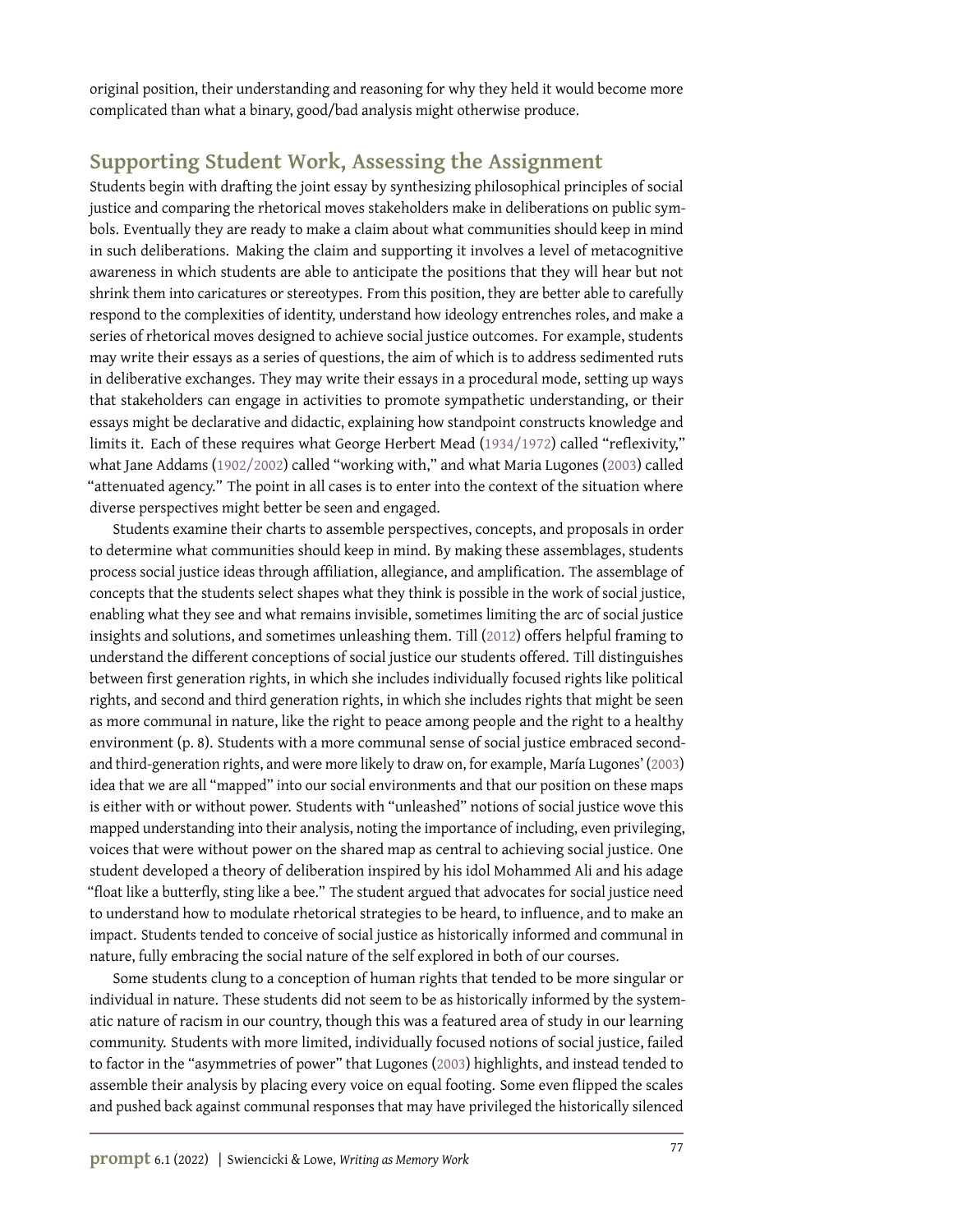voices, thus affirming individual rights considered in isolation and without consideration of long-standing, historical power relations, as well as structural racism and other forms of disenfranchisement. In her analysis of mayor Mitch Landrieu's [\(2018\)](#page-10-19) description of his rationale for monument removals in New Orleans, one student insisted that, in the course of community deliberation, the white supremacist voice was not heard and therefore the process was flawed, ultimately being unjust to the white supremacists.

As Inwood and Alderman [\(2016\)](#page-10-1) point out, there is a tendency in deliberations to want to "address symbols of a racist heritage without challenging the foundational histories and geographies of racism" (p. 10) and therefore there is a "cordoning off of the degree to which white supremacy might be challenged" (p. 183). These students who resist the arc of social justice as communal in nature are reluctant to center social justice wounds in the historical facts of slavery. Such an act of memory politics is an attempt to:

'Fix' time and identity by deploying the material and symbolic qualities ... to close off public discussion by bounding time through place while others seek to keep open the process of historical reflection through dialogue, changing landscape forms, and community capacity-building. (p. 7).

Going forward, it will be important to spend more time on the rhetorical features of memory politics, as students learn to identify such deliberative moves, as well as the underlying assumptions they carry, deepening their understanding of the barriers and opportunities for achieving social justice. They must do this not only in reference to the stakeholders in the cases they are analyzing, but also by reflecting on their own ideological predilections.

Through additional metacognitive work, we must offer students opportunities to gain awareness of their own positionality and preconceived ideologies. We hope that this work helps students come to see how their own positionality may have influenced what they could see, what they could not see, and how they may have weighed and filtered the information they assembled. While we offered this opportunity at the beginning and end of the assignment sequence, we did not sufficiently thread in formal moments for reflection throughout the process. Without metacognitive work, the well-meaning, yet relatively privileged, student body at our institution was not likely to fully realize the power and privilege dynamics that inform the cases we examined.

This assignment reveals many hard truths about social justice work. Social justice outcomes are some of the most difficult to achieve because they involve the ceding of entrenched power and systemic, structural shifts toward inclusion that require support, education, and care for all those involved. Socially just insights and outcomes are usually not achieved by fiat, in a single, unanimous decision that left all those involved feeling equally heard. They are usually hard-won through processes and practices that involve the (re)creation of individual and community identities, that include previously silenced voices, and that lead to the creation of new and shared meanings and values. Social justice work thus involves not only attention to outcomes but also to methods, processes and identity-building. As Till [\(2012\)](#page-10-0) argues, human lives "move, interact and engage with others through complex temporal and spatial pathways" and, as they do so, "the symbolic and material places they make also become part of their bodies-selvesenvironments" (p. 6). Thus, the "social" in social justice work is not only the work of striving for just outcomes; it is identity, relationship, and emotional work as well. If successful, such work will create "normative anchors" in communal deliberations that encourage the seeking of broader, intergenerational rights and justice (p. 8). Participating in such deliberations can lead one to see the social webs and historical ecologies that such symbols are part of, from red-lining, to failed urban renewal and planning, and entrenched segregation (p. 9). An important insight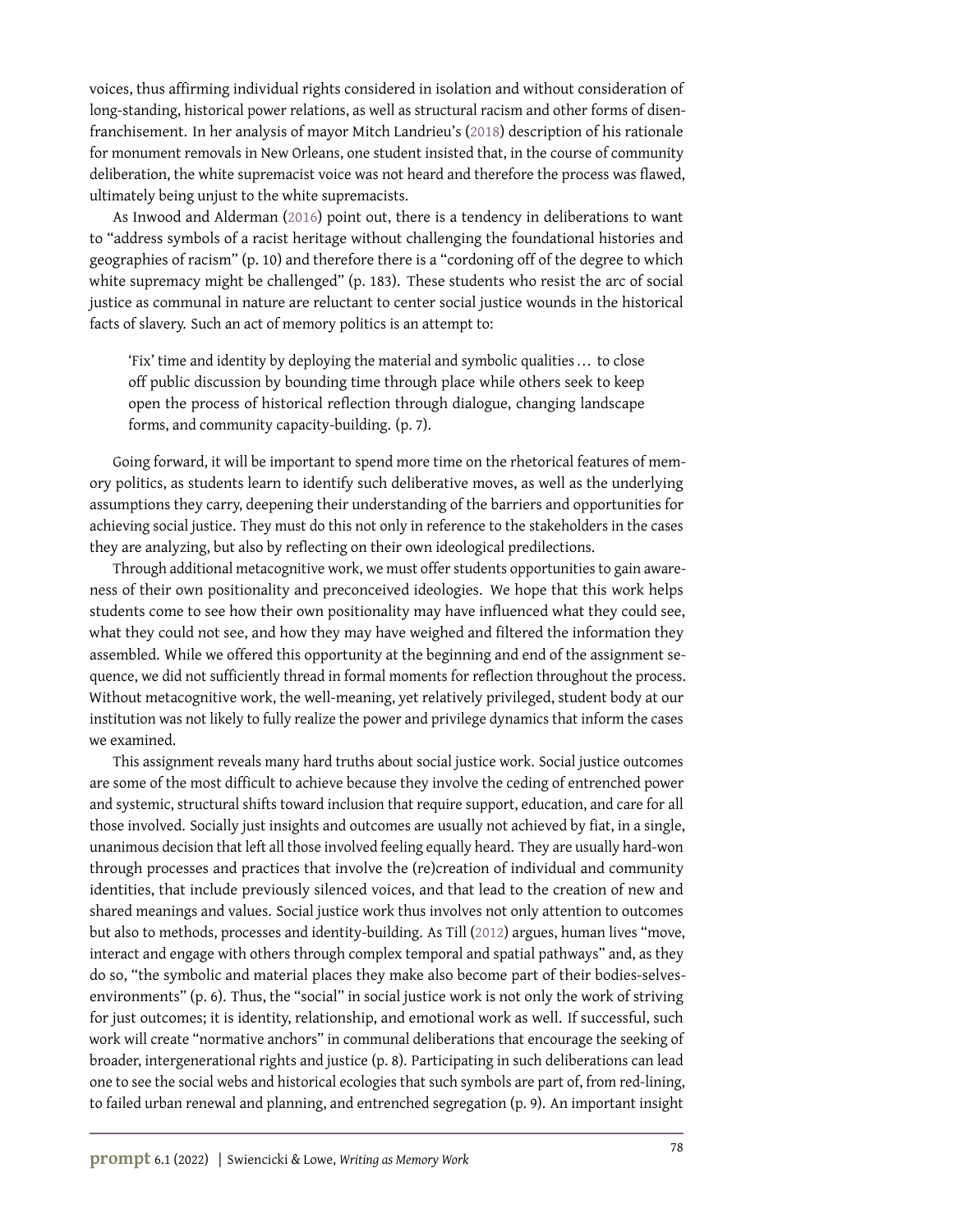for teaching is that our assignments must develop sympathetic understanding—in ourselves and in others.

### **ASSIGNMENT**

## **Teaching the Civic Deliberations over Monument Removals**

#### **Joint Essay Assignment**

**Joint Essay:** 1500 words, MLA format, Works Cited. Two peer workshops required. One group draft conference with Dr. Lowe or Dr. Swiencicki.

#### *The purpose of this assignment*

Should a confederate monument be displayed in a city park? Should a college dormitory be named after its donor who was a slaveholder? These are questions that communities across the U.S. are asking of themselves. Such questions get at the heart of how we understand our past, how we represent it in the present, and how we use symbols to assert our communal beliefs, values, history, and aspirations.

*For this essay, please identify what principles might help guide the conversations that communities have about their contested public symbols.* To do this, use the readings from both our first-year learning community courses (rhetoric and philosophy), as well as the cases we have studied of cities that have made decisions about their public monuments, murals, and street names.

#### *The learning goal*

*This assignment helps you recognize, assess, and respond to the multiple standpoints that make up a given social justice problem*. Social justice outcomes are often achieved by participating in tough deliberations in which competing outcomes are at play. When community members deliberate about what to do with, for example, a confederate monument in their town square, they each do so with different assumptions about what is good, true, and just for their community. Learning to identify these underlying value assumptions can help you understand how ideas align and prevail, or diverge and lose force. They help us see places of incommensurability in deliberation, or when points of comparison and compromise are not yet possible. And they help us see where to direct our energy in building bridges among differing perspectives toward the goals of equity, inclusion. Understanding the perspectival nature of reality means we can become more aware, ethical users of language, and work more intentionally toward social justice.

#### *Why you are prepared to do this*

Your training in our two, linked courses (rhetoric and philosophy) prepares you to identify and examine social justice actions. In our rhetoric class, you have been studying the ways that symbols (words, images and artifacts) reflect and create beliefs and values, and are representative of larger ideologies. In our philosophy class you have been studying the work of American pragmatist, feminist, and progressive thinkers who engage questions of social justice relating to structural inequality, power and privilege, and potentials for identification and empathy across differences.

#### *Your audience*

The audience for this essay is your learning community professors and classmates. Assume that we have read all the relevant sources on your Works Cited page. Use "I" in your essay and draw on relevant classroom discussions, your analysis of the charts, and the theories we have read to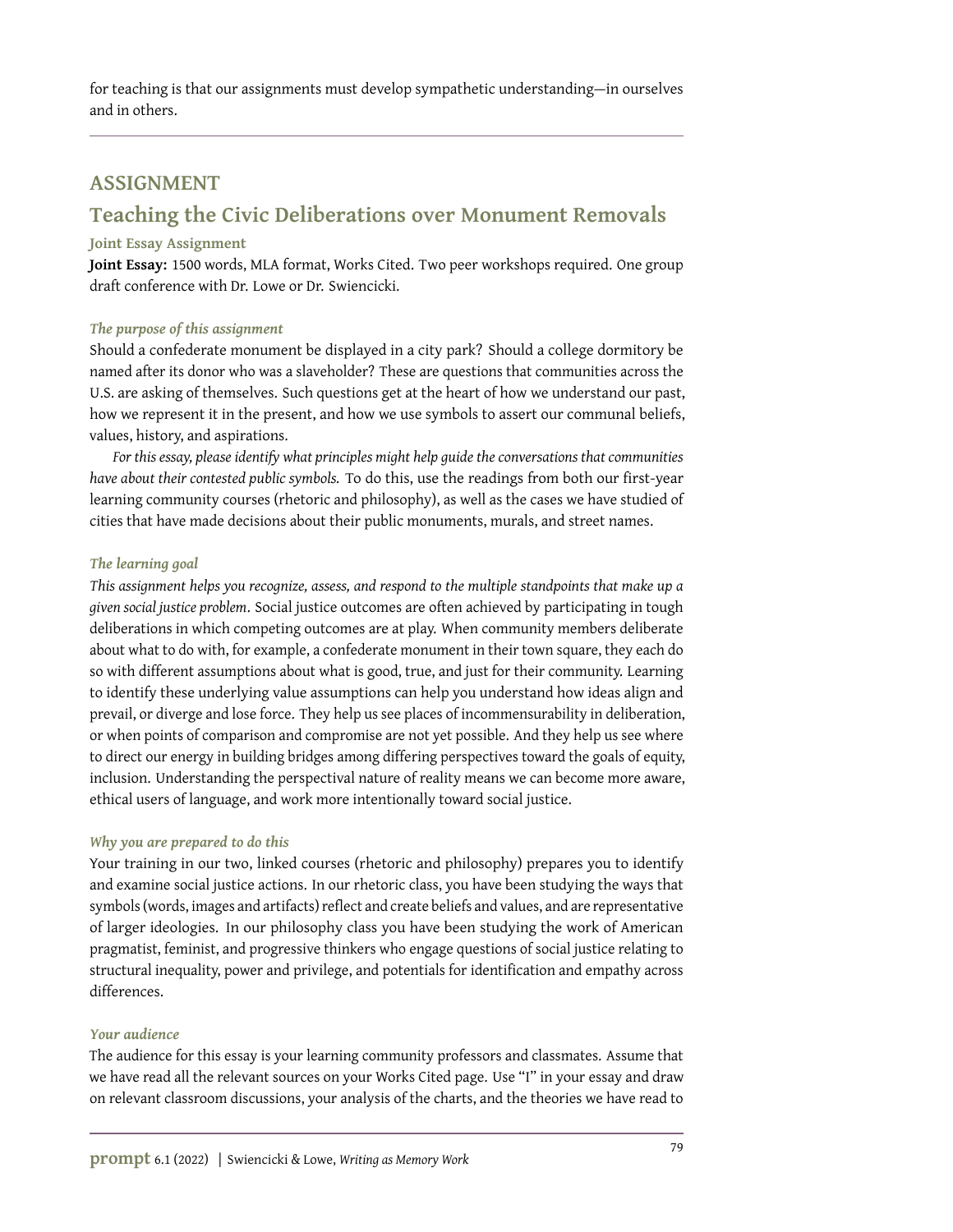#### support your argument.

#### *Your essay will be evaluated on how well it . . .*

Identifies what communities might consider when deliberating about their contested public symbols; supports those claims with analysis of the language and ideologies of stakeholder perspectives from the rhetoric class; supports those claims with theories from your philosophy course; reflects on what you have learned about your own ethical investments in these issues; and organizes and connects the above elements, and attends to the style and craft of writing.

#### **Scaffolding Activities Building to Joint Essay**

*1) Gateway Activity: "The Life of Washington" Mural*

This mural is titled "The Life of Washington," (see one of the thirteen panels of the mural below) and it hangs in the front hallway of the George Washington High School in San Francisco, CA.

(**Editor note: The image used in the author's assignment is not included here as** *Prompt* **does not have a copyright license to it, and it's not clear that the use here would be a fair use under U.S. Copyright law.** Detailed images of the mural, and in particular, the [image the authors included in the assignment,](https://livingnewdeal.org/wp-content/uploads/2019/09/16.-Pioneermural.jpg) are available in Cherny [\(2019\)](#page-10-20).)

It was painted by artist and member of the Communist party, Victor Arnautof, as part of the Depression-era public works project in 1935, and is one of thirteen other murals that line the entryway and first floor of the school. In small groups, study and discuss this mural using some of the following questions:

§ Did your town, school, or neighborhood have controversial public symbols? What did you learn from observing or participating in discussions about them? How were conflicts resolved? Were the outcomes socially just, in your view?

§ What argument does the mural seem to be making about Washington? About power and nation-building?

§ Imagine how different groups in the community would experience this mural. Brainstorm a list of groups and imagine their arguments about this mural, and where those arguments come from.

§ We will watch two, 10-minute news segments which feature the school board's decision to remove these murals, and we will discuss whose perspectives prevailed in the deliberations.

§ What in your personal experience informs your feelings about what should be done, if anything, with this mural?

§ Is it socially just to allow "Life of Washington" to remain? What research would you need to do to be able to answer that question?

#### *2) Charting Philosophical & Rhetorical Perspectives*

See Figure [1](#page-8-0) for the chart students use to identify concepts. It is shown in its correct size and context in the original assignment description (see [Supplementary Materials\)](https://doi.org/10.31719/pjaw.v6i1.86).

#### *3) Charting Diverse Perspectives*

See Figure [2](#page-9-0) for the chart students use to identify perspectives. It is shown in its correct size and context in the original assignment description (see [Supplementary Materials\)](https://doi.org/10.31719/pjaw.v6i1.86).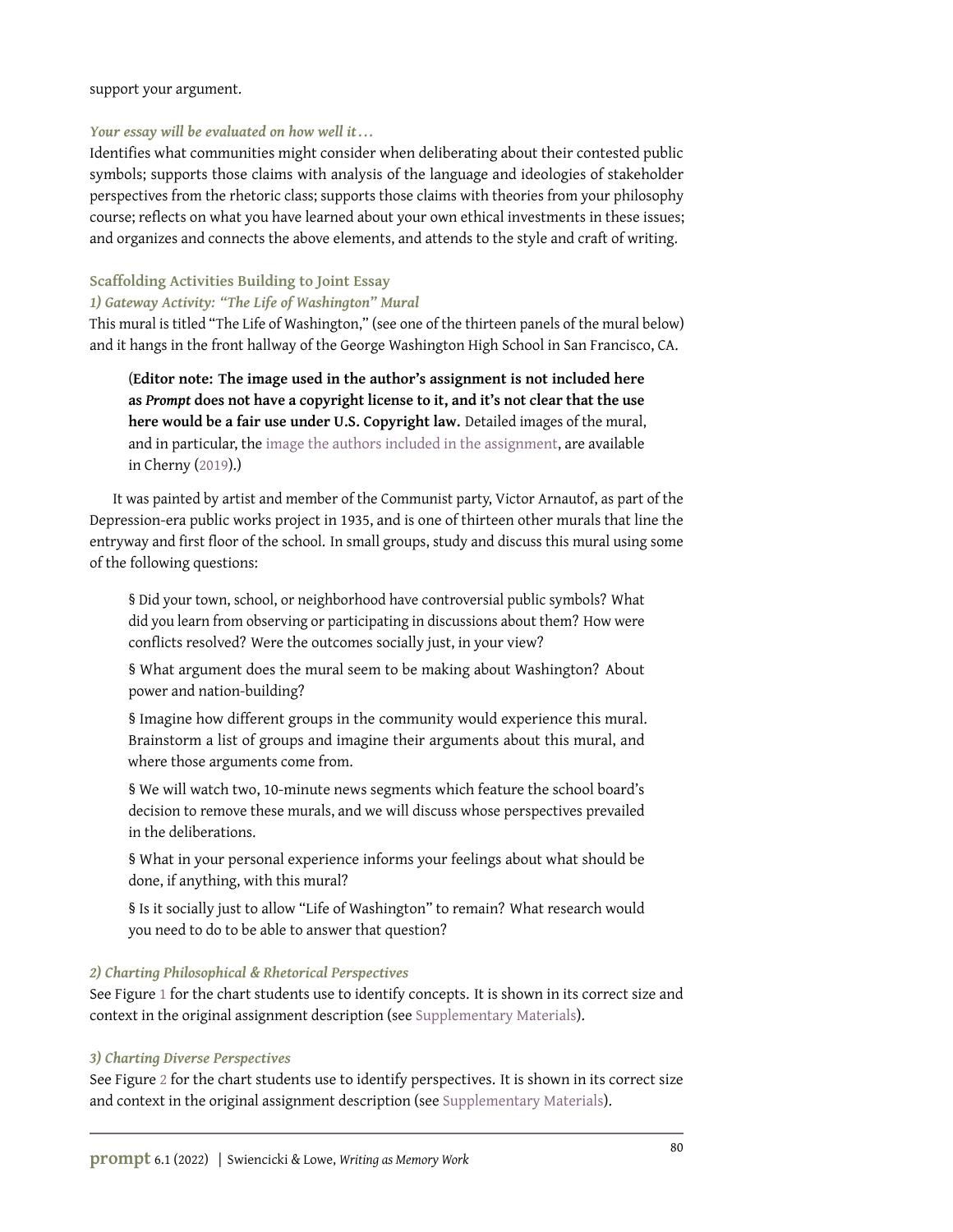<span id="page-8-0"></span>

| <b>Charting Social Justice Concepts</b>        |                                                                                                      |                                                 |                                                                                   |                                                                                                            |                                                                                              |  |  |
|------------------------------------------------|------------------------------------------------------------------------------------------------------|-------------------------------------------------|-----------------------------------------------------------------------------------|------------------------------------------------------------------------------------------------------------|----------------------------------------------------------------------------------------------|--|--|
|                                                | Key words,<br>phrases, and<br>concepts that<br>help us think<br>about public<br>memory and<br>racism | Define key<br>words,<br>phrases and<br>concepts | Quotes that<br>support the<br>definitions<br>offered<br>(Include page<br>numbers) | <b>Implications of</b><br>these concepts<br>for<br>understanding<br>social justice<br>and public<br>memory | <b>Apply these</b><br>insights to one<br>of our cases to<br>help assess the<br>deliberations |  |  |
| <b>ERIN GENIA</b>                              |                                                                                                      |                                                 |                                                                                   |                                                                                                            |                                                                                              |  |  |
| <b>JANE ADDAMS</b>                             |                                                                                                      |                                                 |                                                                                   |                                                                                                            |                                                                                              |  |  |
| <b>CHRISTINA</b><br><b>SHARPE</b>              |                                                                                                      |                                                 |                                                                                   |                                                                                                            |                                                                                              |  |  |
| <b>GEORGE</b><br><b>HERBERT</b><br><b>MEAD</b> |                                                                                                      |                                                 |                                                                                   |                                                                                                            |                                                                                              |  |  |
| <b>MARIA</b><br><b>LUGONES</b>                 |                                                                                                      |                                                 |                                                                                   |                                                                                                            |                                                                                              |  |  |

**Figure 1.** Chart students use to identify concepts.

#### *4) In-class brainstorm activity: Identifying your conclusions and observations*

We have examined how San Francisco's George Washington High School community has grappled with their controversial mural. We have also briefly examined cases from your home town, and elsewhere in the U.S. (New Orleans, LA, and Charlotte, SC). This is a case study method, where we examine how a similar problem is deliberated across different contexts. It helps us compare and contrast perspectives within each case, and then compare those perspectives and outcomes across different cases. We can then recognize patterns in deliberations that stall social justice outcomes, as well as discussions, practices, and arguments that develop and create social justice outcomes.

We have worked in small groups and completed presentations on two charts—one that helps us compare the rhetoric of different perspectives on monument removal, and one that uses feminist pragmatist and antiracist philosophies to assess different perspectives on monument removal. Examine these charts and see what patterns, insights, and trends emerge in the ways different perspectives approach the issue of racism and public symbols. What lessons can we learn from the patterns, trends, and insights you have charted?

Your charts will likely reveal your sympathies: With which perspective do you align yourself?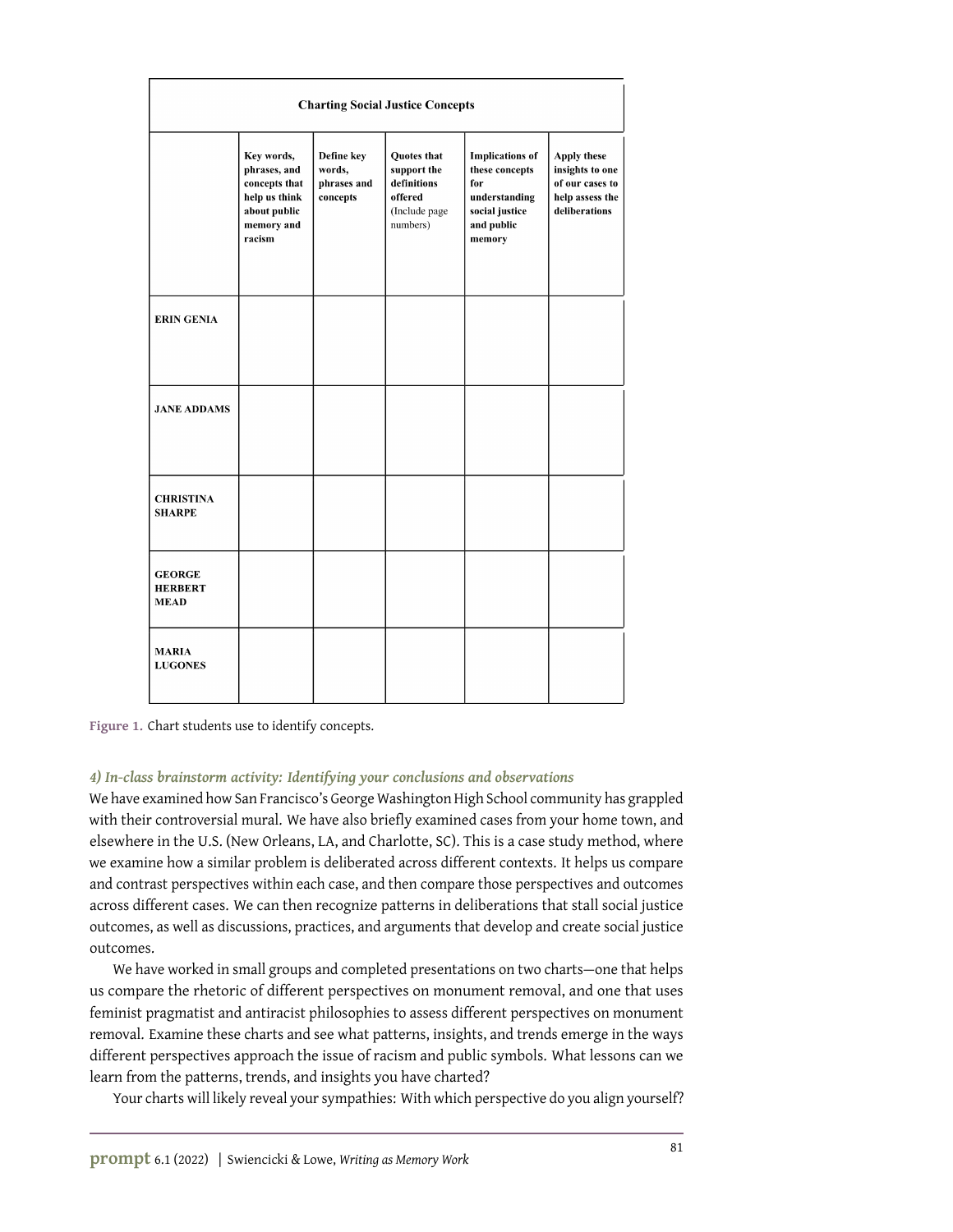<span id="page-9-0"></span>

| <b>Charting Diverse Perspectives</b>                                                                                            |                                                                                                                                                                                                                             |                                                                                                                                                                                                                   |                                                                                                                                                                                                          |                                                                                                                                                                                                                          |  |  |  |  |
|---------------------------------------------------------------------------------------------------------------------------------|-----------------------------------------------------------------------------------------------------------------------------------------------------------------------------------------------------------------------------|-------------------------------------------------------------------------------------------------------------------------------------------------------------------------------------------------------------------|----------------------------------------------------------------------------------------------------------------------------------------------------------------------------------------------------------|--------------------------------------------------------------------------------------------------------------------------------------------------------------------------------------------------------------------------|--|--|--|--|
| <b>Prevailing Perspectives</b><br>(Driving question?)<br>What should be done with<br>public symbols that have a<br>racist past? | Symbolic<br>Action<br>What do those<br>who take up<br>this position<br>think about the<br>connection<br>between<br>symbols and<br>community<br>identity?<br>(Include case<br>name,<br>perspective,<br>page number,<br>etc.) | Rhetoric<br>What words<br>and phrases do<br>they use to<br>represent their<br>position? What<br>persuasive<br>strategies do<br>they employ?<br>(Include case<br>name,<br>perspective,<br>page number,<br>$etc.$ ) | <b>Ideology</b><br>What are the<br>prevailing<br>ideologies<br>reflected in their<br>language and<br>approach to<br>symbolic<br>meaning?<br>(Include case<br>name,<br>perspective, page<br>number, etc.) | Value<br>Who/what matters<br>most to those who<br>take up this<br>position? What is<br>the underlying<br>assumption about<br>justice in their<br>position?<br>(Include case)<br>name, perspective,<br>page number, etc.) |  |  |  |  |
| <b>REMOVE</b><br>monument removal and<br>elimination                                                                            |                                                                                                                                                                                                                             |                                                                                                                                                                                                                   |                                                                                                                                                                                                          |                                                                                                                                                                                                                          |  |  |  |  |
| <b>REMOVE +</b><br>remove to new, improved<br>educational context                                                               |                                                                                                                                                                                                                             |                                                                                                                                                                                                                   |                                                                                                                                                                                                          |                                                                                                                                                                                                                          |  |  |  |  |
| <b>REMAIN</b><br>monument remaining in<br>place, as is                                                                          |                                                                                                                                                                                                                             |                                                                                                                                                                                                                   |                                                                                                                                                                                                          |                                                                                                                                                                                                                          |  |  |  |  |
| <b>REMAIN +</b><br>monument remaining in<br>place with new,<br>educational/descriptive<br>context                               |                                                                                                                                                                                                                             |                                                                                                                                                                                                                   |                                                                                                                                                                                                          |                                                                                                                                                                                                                          |  |  |  |  |

**Figure 2.** Chart students use to identify perspectives.

Where do you find your sympathies diverging from a particular group or decision? Identify the arguments, actions, and assumptions made about public memory that you feel should serve as a guide to how communities should deliberate and make decisions about the symbols they display and care for.

#### *5) Joint Essay Assignment*

#### *6) Post-Essay Completion Reflective Memo*

250 words, to be completed in-class before essay is submitted

What are you learning about how your beliefs and values shape what you think is socially just? In what ways might awareness of these things impact your understanding of your own beliefs and values? What are you learning about the aim of social justice in community problemsolving?